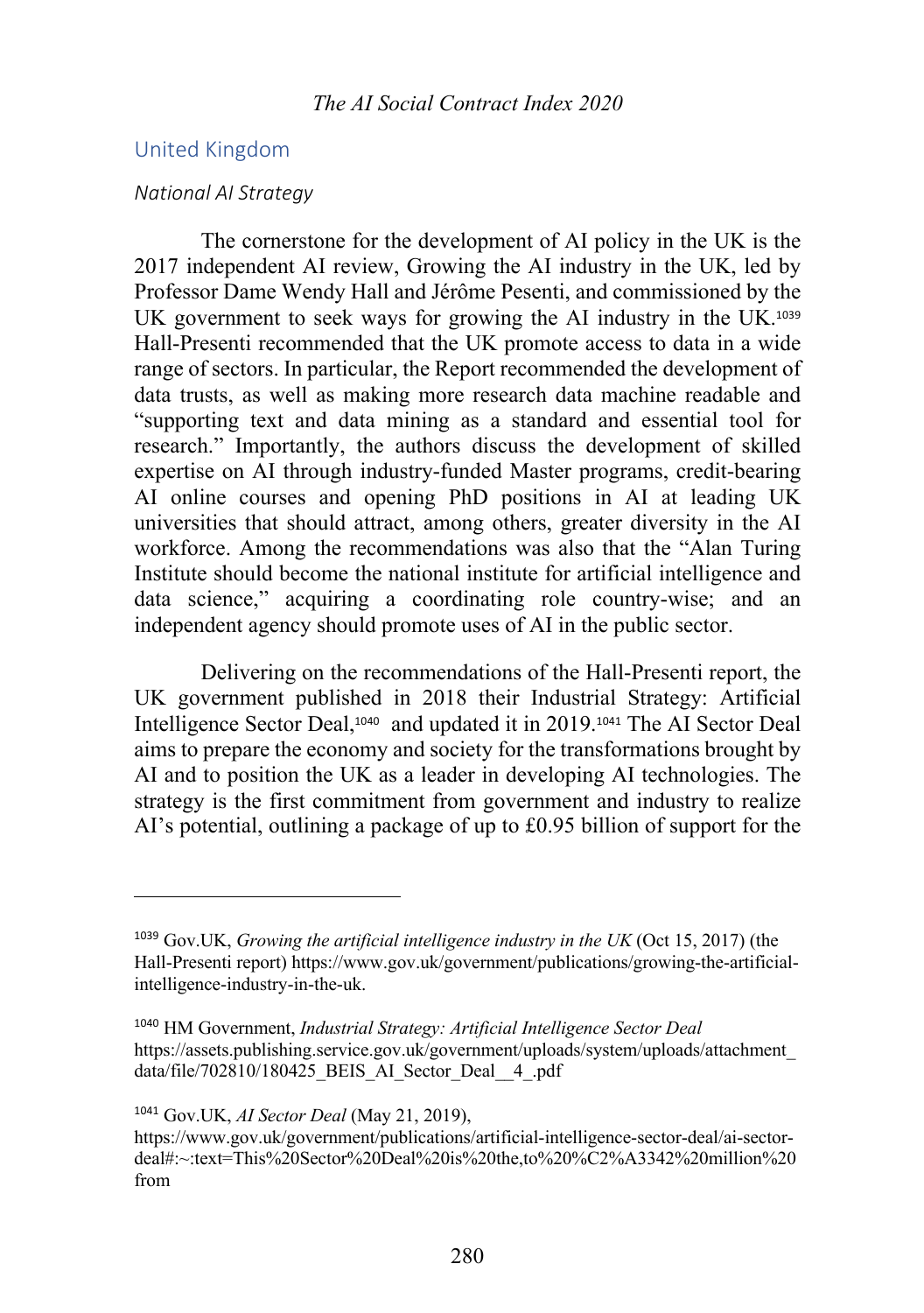sector. The Strategy focuses on improving UK's position in five key areas: 1) Ideas - the world's most innovative economy; 2) People - good jobs and greater earning power for all; 3) Infrastructure - a major upgrade to the UK's infrastructure; 4) Business environment - the best place to start and grow a business; and 5) Places - prosperous communities across the UK. The government's earmarked budget of £0.95 billion is supplemented with £1.7 billion stemming from the Industrial Strategy Challenge Fund.<sup>1042</sup> The OECD noted that, in the AI UK Sector Deal (2018-2027), "Priority areas include use of data and AI for prevention, early diagnosis and treatment of chronic diseases by the year 2030; using automation to do extreme jobs which endanger human life; and helping people develop the skills needed for the future jobs."<sup>1043</sup>

The UK also established the Office for Artificial Intelligence (OAI) to coordinate the implementation efforts set out in the AI Sector Deal.<sup>1044</sup> OAI also issued a guide to using artificial intelligence in the public sector,<sup>1045</sup> including Guidance on artificial intelligence ethics and safety.<sup>1046</sup>

Interestingly, the UK government has since 2018 set up yet another agency – the Centre for Data Ethics and Innovation (CDEI) to provide recommendations for a sustainable, safe, and ethical use of AI.<sup>1047</sup>

The CDEI is currently promoting AI-driven testing for Covid-19 and containing Covid-19 repository of local governments' "novel use-cases

<sup>1042</sup> European Commission, *United Kingdom AI Strategy Report* (Feb. 2020), https://knowledge4policy.ec.europa.eu/ai-watch/united-kingdom-ai-strategy-report\_en

<sup>1043</sup> OECD G20 Digital Economy Task Force, *Examples of AI National Policies* (2020), https://www.mcit.gov.sa/sites/default/files/examples-of-ai-national-policies.pdf

<sup>1044</sup> Gov.UK, *UK Office for AI,* https://www.gov.uk/government/organisations/office-forartificial-intelligence.

<sup>1045</sup> Gov.UK, *UK Guidance on Ethics and Safety* (June 10, 2019), https://www.gov.uk/guidance/understanding-artificial-intelligence-ethics-and-safety.

<sup>1046</sup> Gov.UK, *UK Guidance on Ethics and Safety* (June 10, 2019), https://www.gov.uk/guidance/understanding-artificial-intelligence-ethics-and-safety.

<sup>1047</sup> Gov.UK, *UK Centre for Data Ethics and Innovation,* https://www.gov.uk/government/organisations/centre-for-data-ethics-and-innovation.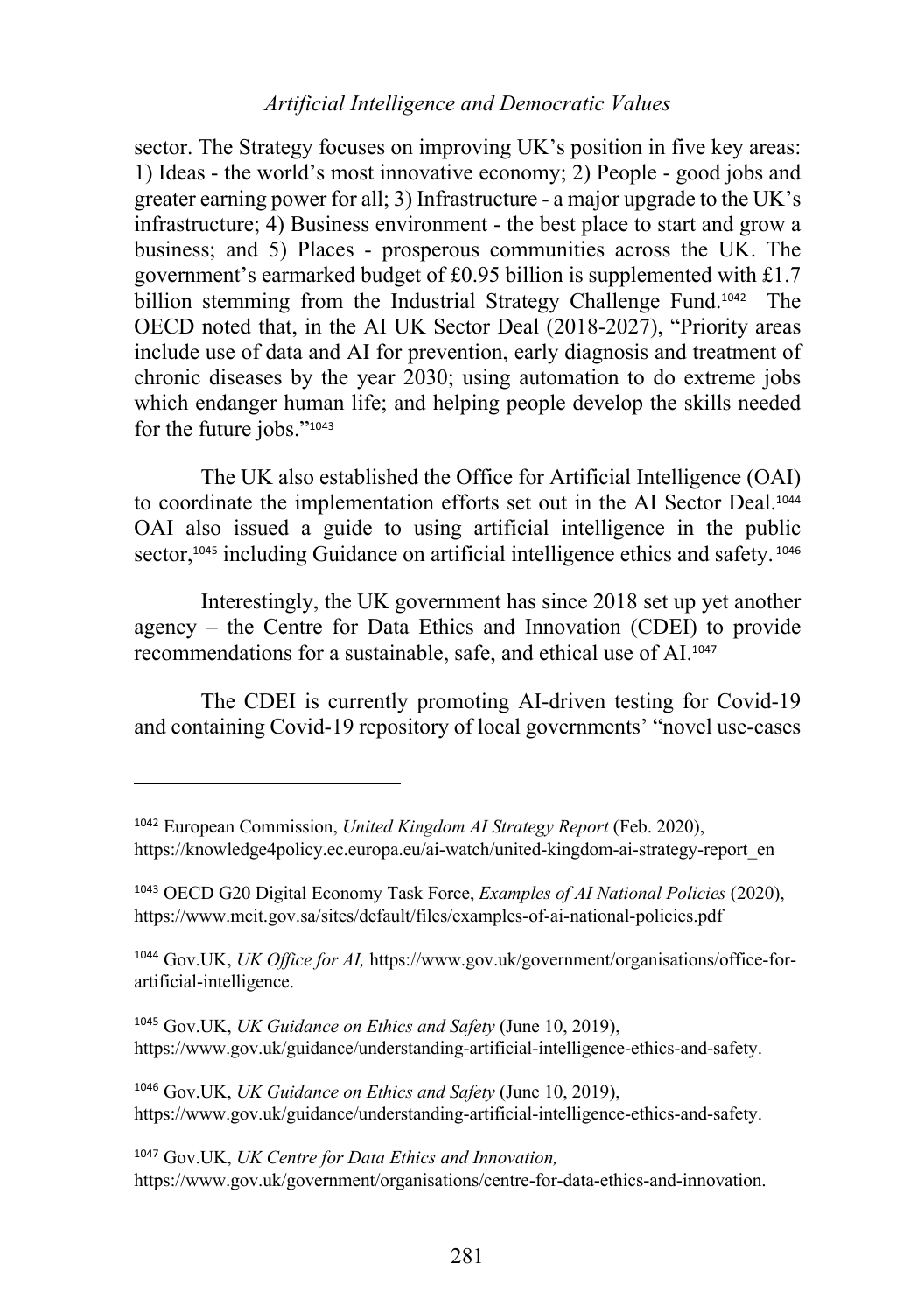## *The AI Social Contract Index 2020*

of artificial intelligence and data specifically being used to counter and mitigate the effects of COVID-19 around the world. The current edition zooms in and identifies ways in which UK local authorities have used datadriven technology in their response to the pandemic." Finally, a recent parliamentary hearing mentions the uptake of AI in public health where a potential is seen for the future. The expert testimonies also mention the fact that the UK is third in the global index on AI next to only the USA and China, revealing further UK's ambitions to play an even bigger role on a global scale.

With respect to AI regulation and oversight, the Committee on Standards in Public Life concluded in a February 2020 report that the UK does not need a new AI regulator, but that all regulators must adapt to the challenges that AI poses to their sectors.<sup>1048</sup>

On 25 September 2020, the UK and the USA signed a joint Declaration on Cooperation in Artificial Intelligence Research and Development to establish a bilateral dialogue on their shared vision for driving technological breakthroughs in AI and to explore an AI R&D ecosystem that "promotes the mutual wellbeing, prosperity, and security of present and future generations." The Declaration mentions, as one objective to protect "against efforts to adopt and apply these technologies in the service of authoritarianism and repression."<sup>1049</sup>

### *Public Participation*

The guidance of the Information Commissioner's Office, as well as all above-mentioned documents are publicly accessible. The ICO guidance sets space for online feedback that individuals and organizations may wish

<sup>1048</sup> Gov.UK, Committee on Standards in Public Life, *Artificial Intelligence and Public Standards* (Feb. 2020),

https://assets.publishing.service.gov.uk/government/uploads/system/uploads/attachment\_ data/file/868284/Web\_Version\_AI\_and\_Public\_Standards.PDF

<sup>1049</sup> Gov.UK, OAI, *Declaration of the United States of America and the United Kingdom of Great Britain and Northern Ireland on Cooperation in AI Research and Development* (Sept. 25, 2020), https://www.gov.uk/government/publications/declaration-of-the-unitedstates-of-america-and-the-united-kingdom-of-great-britain-and-northern-ireland-oncooperation-in-ai-research-and-development/declaration-of-the-united-states-of-americaand-the-united-kingdom-of-great-britain-and-northern-ireland-on-cooperation-inartificial-intelligence-re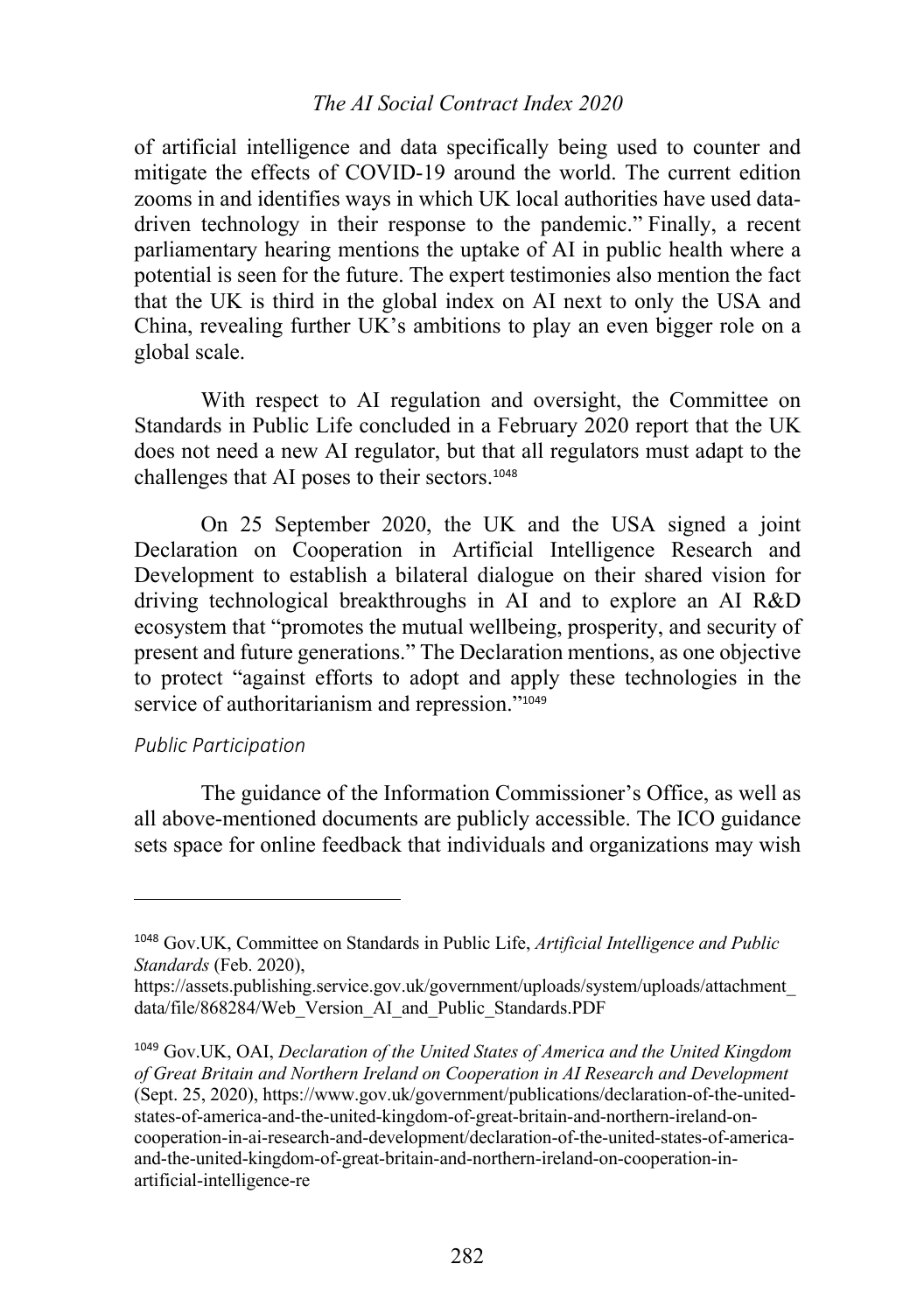to provide on how the guidance can be implemented in practice. Parliamentary hearings on AI are regularly being held, as mentioned above, and are accessible to watch online. One thing that is still not made public is the Roadmap on AI developed by the Office for Artificial Intelligence, summarizing the efforts of the government for the past 3 years across sectors and looking at milestones ahead; the Roadmap is expected to be published soon.

#### *Facial Recognition*

Human rights organizations have long criticized the UK government for the almost unparralled deployment of CCTV. (Chongqing, China has now overtaken London as the most surveilled city in the world.1050) Earlier this year, London's Met Police deployed live facial recognition. The Met says its use of the controversial technology will be targeted to "specific locations where intelligence suggests we are most likely to locate serious offenders."<sup>1051</sup> Silkie Carlo, the director of Big Brother Watch, called the move "an enormous expansion of the surveillance state and a serious threat to civil liberties in the UK". Noel Sharkey, a leading human rights campaigner, tweeted "FACE RECOGNITION - After 2yrs trials which an independent review showed 9% accuracy, the Met police start live facial recognition in London. This is a shameful disrespect of the British people & we know it's racially biased. STOP IT."<sup>1052</sup> Privacy International recently

<sup>1050</sup> Matthew Keegan, *Big Brother is watching: Chinese city with 2.6m cameras is world's most heavily surveilled*, The Guardian (Dec. 2, 2019)

https://www.theguardian.com/cities/2019/dec/02/big-brother-is-watching-chinese-citywith-26m-cameras-is-worlds-most-heavily-surveilled.

<sup>1051</sup> Vikram Dodd, *Met police to begin using live facial recognition cameras in London,* The Guardian (Jan. 24, 2020),

https://www.theguardian.com/technology/2020/jan/24/met-police-begin-using-live-facialrecognition-cameras

<sup>1052</sup> @NoelSharkey (Jan. 24, 2020), https://twitter.com/NoelSharkey/status/1220722848337211394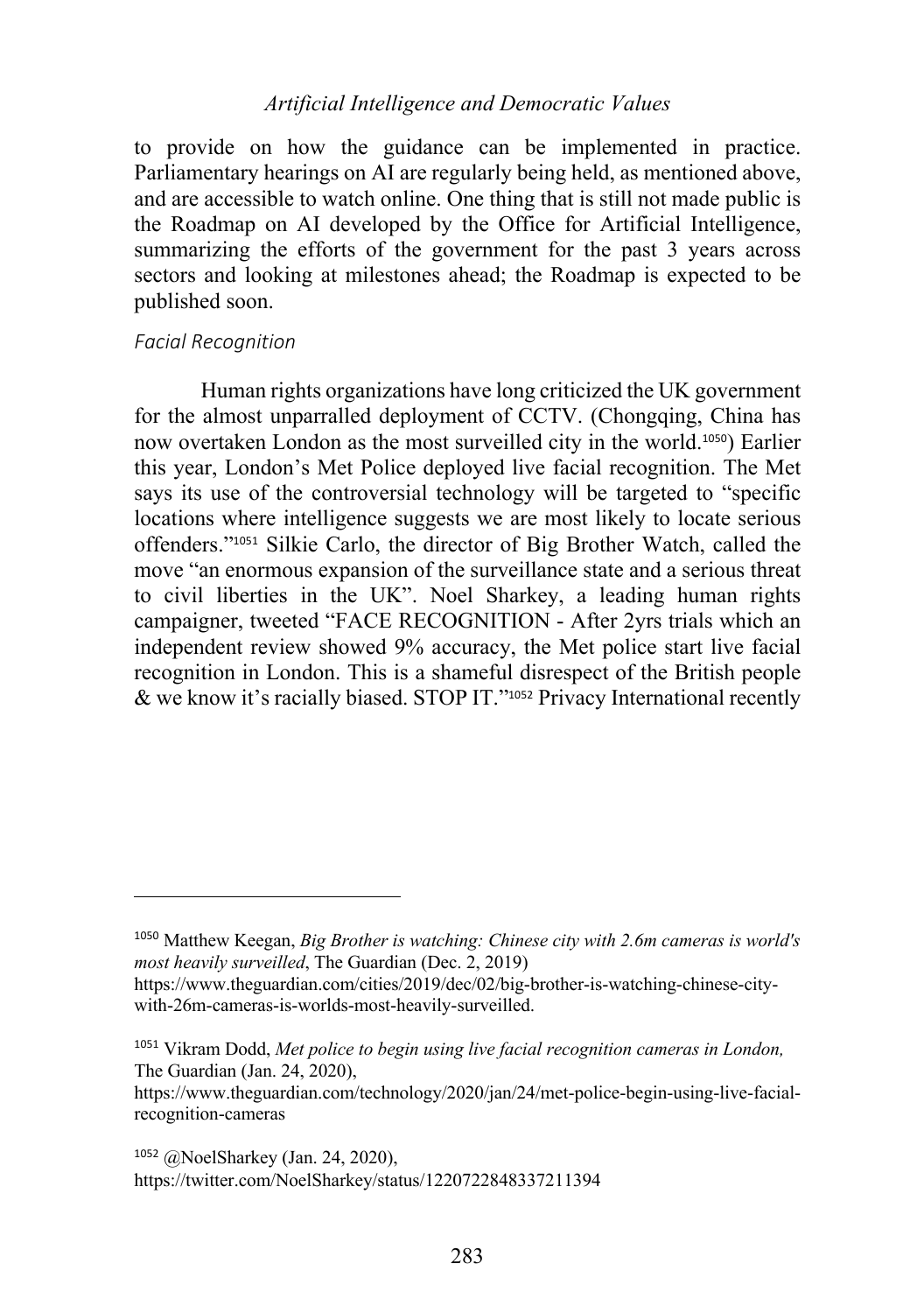## *The AI Social Contract Index 2020*

urged regulatory authorities to investigate Facewatch, a company that specializes in facial recognition analysis and biometric watchlists.<sup>1053</sup>

#### *AI Grading Controversy*

A widely reported controversy over the use of AI in the UK public sector erupted in the Summer of 2020. The UK used an algorithm to estimate exam results. Nearly 40 percent of students saw their grades reduced after the government reevaluated exams, known as "A-levels."<sup>1054</sup> The software model incorporated school's past results and student's earlier results on mock exams. The calculations favored elites.<sup>1055</sup> As the BBC explained, the algorithm "locks in all the advantages and disadvantages and means that the talented outlier, such as the bright child in the lowachieving school, or the school that is rapidly improving, could be delivered an injustice."1056

As the Open Data Institute pointed out, a student would have received a high grade in math only because historically someone from her school had received a high school although the same student was predicted at B or C.<sup>1057</sup> The new evaluation method was triggered by the corona virus since in-person exams had to be cancelled and the government sought to standardize college admissions. Wired UK reported that some researchers stated that "[r]ather than the algorithm getting it wrong, …it was simply the

<sup>1053</sup> Privacy International, *Authorities Must Act on Police Face Surveillance Network by the Backdoor* (Oct. 15, 2020), https://privacyinternational.org/newsanalysis/4218/authorities-must-act-police-face-surveillance-network-backdoor

<sup>1054</sup> Adam Satariano, *British Grading Debacle Shows Pitfalls of Automating Government,* New York Times (Aug. 20, 2020) ("The uproar over an algorithm that lowered the grades of 40 percent of students is a sign of battles to come regarding the use of technology in public services."), https://www.nytimes.com/2020/08/20/world/europe/uk-englandgrading-algorithm.html

<sup>1055</sup> Karla Adams, *The UK used an algorithm to estimate exam results. The calculations favored elites,* The Washington Post (Aug. 17, 2020), https://www.washingtonpost.com

<sup>1056</sup> Sean Coughlan, *Why did the A-level algorithm say no?,* BBC (Aug. 14, 2020), https://www.bbc.com/news/education-53787203

<sup>1057</sup> Open Data Institute, *What can we learn from the qualifications fiasco? – The ODI* (Aug. 24, 2020), https://theodi.org/article/what-can-we-learn-from-the-qualificationsfiasco/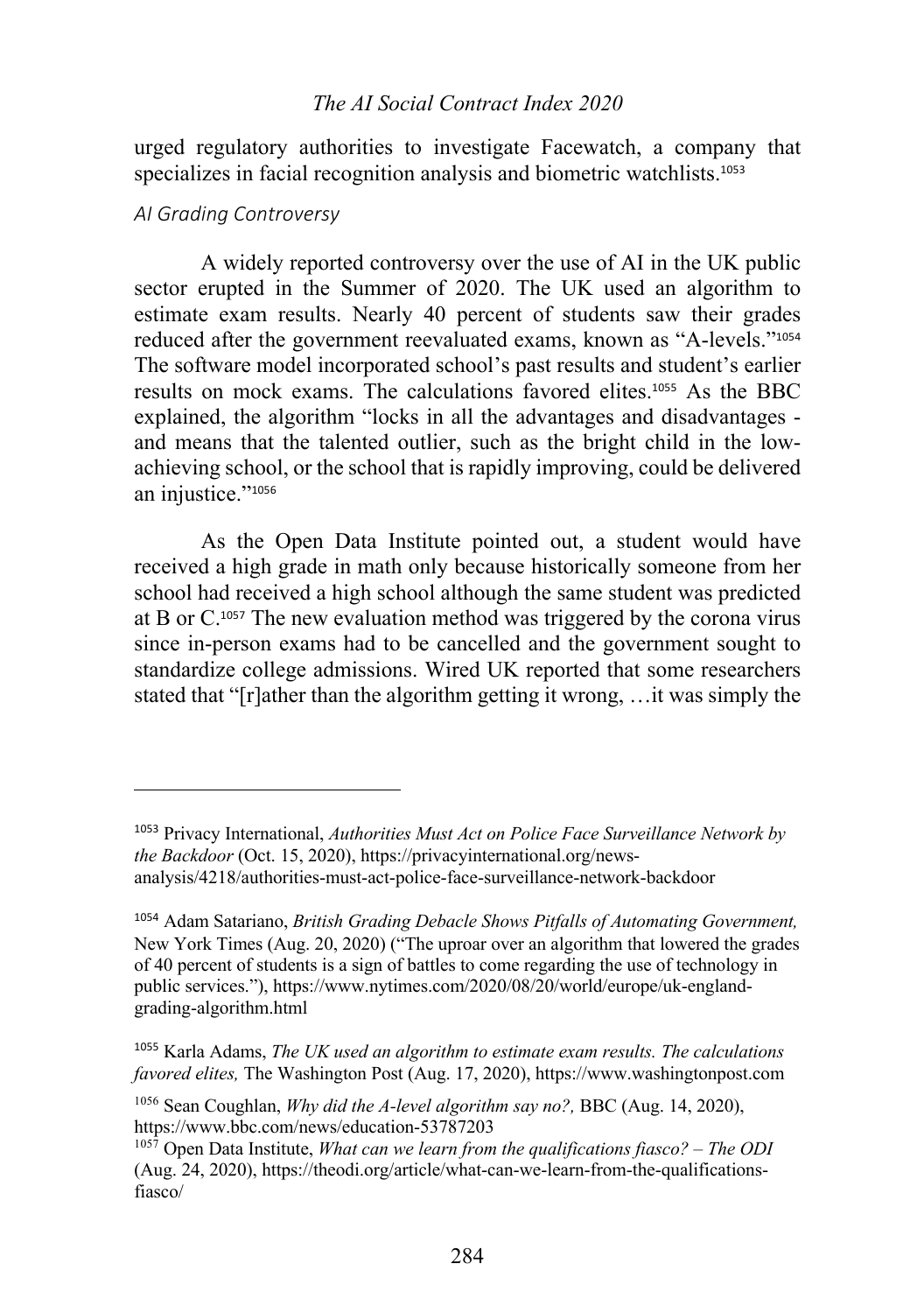wrong algorithm."<sup>1058</sup> However, others thought that the application of Article 22 of the General Data Protection Regulation (prohibition of decisions solely made by automated decision making) was at stake, albeit disputed by the governmental agency that suggested the computergenerated score. Ultimately, protests in front of the British Parliament and a pending lawsuit led the government to withdraw the system.<sup>1059</sup>

Karen Hao, a reporter with MIT Technology Review, wrote "The problem began when the exam regulator lost sight of the ultimate goal and pushed for standardization above all else."<sup>1060</sup>

### *NGO Perspectives on AI in the UK*

NGO perspectives on the use of AI in the UK deal with the AI grading controversy but also with the automated process for settling the status of EU nationals post-Brexit. The application launched by the government to determine the status of EU nationals resident in the UK was based on automated face recognition and automated data matching across government departments. It displayed a number of errors including for example the denial of a settled status (granted after 5 years of residence) and thus the possibility to legally remain in the country of a French woman who had worked for 15 years in the UK and was married to a British national with two kids. Further, the data required by the app to determine the status of applicants did not include child benefits or child tax credits, and thus could be discriminatory towards women since 87% of child benefit recipients were female. Further, the algorithm used to determine visa applications known as 'the streaming tool' was found opaque and discriminatory toward applicants from certain nationalities and race groups. After a successful legal challenge, the government committed to a "redesign

https://www.wired.co.uk/article/gcse-results-alevels-algorithm-explained

<sup>1058</sup> Matt Burgess, *The lessons we all must learn from the A-levels algorithm debacle,* WiredUK (Aug. 20, 2020) ("Unless action is taken, similar systems will suffer from the same mistakes. And the consequences could be dire")

<sup>1059</sup> Daan Kolkman, *"F\*\*k the algorithm"?:* What the world can learn from the UK's Alevel grading fiasco, London School of Economic Blog (Aug. 26, 2020),

https://blogs.lse.ac.uk/impactofsocialsciences/2020/08/26/fk-the-algorithm-what-theworld-can-learn-from-the-uks-a-level-grading-fiasco/

<sup>1060</sup> Karen Hao, *The UK exam debacle reminds us that algorithms can't fix broken systems*, MIT Technology Review (Aug. 20, 2020),

https://www.technologyreview.com/2020/08/20/1007502/uk-exam-algorithm-cant-fixbroken-system/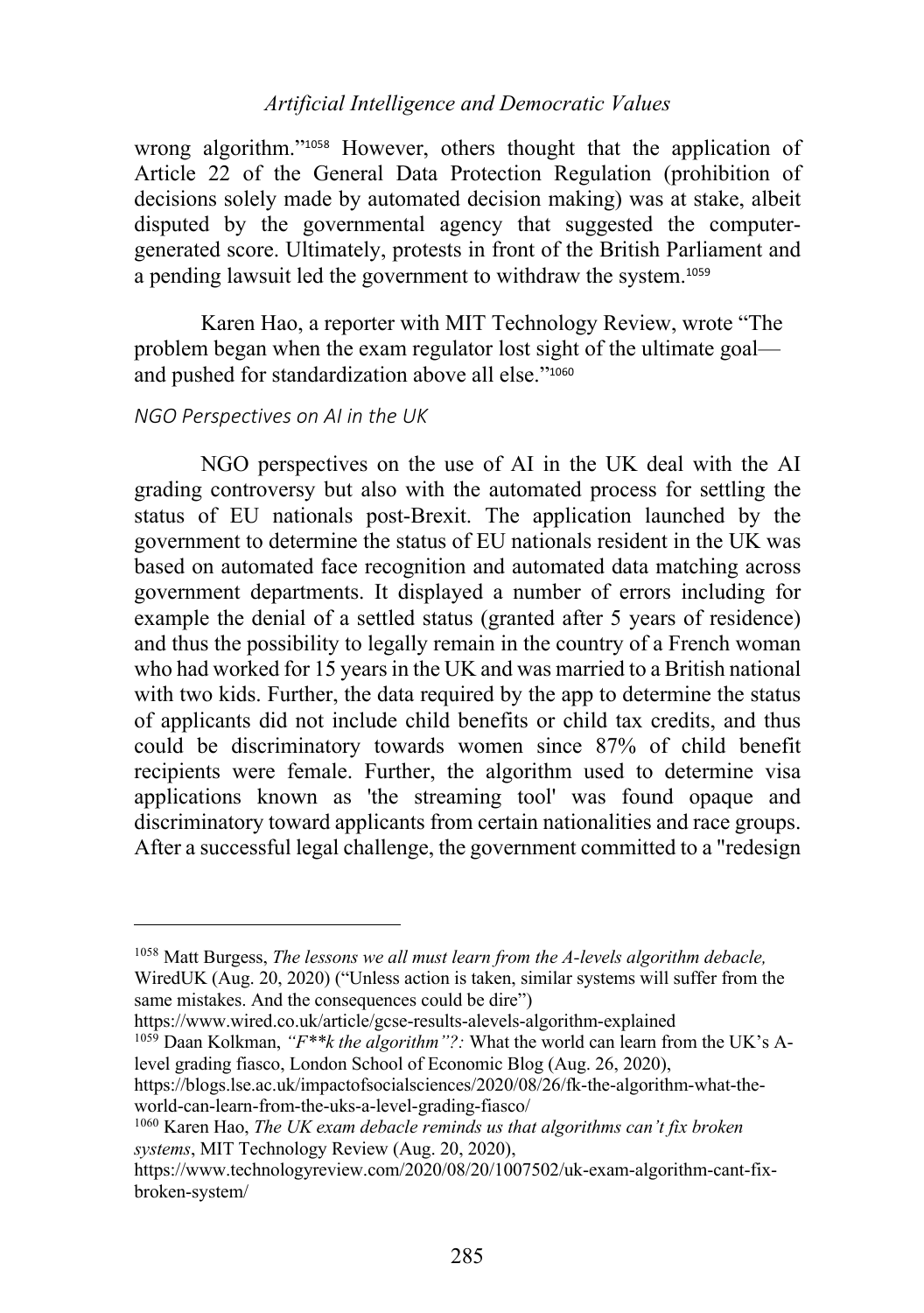## *The AI Social Contract Index 2020*

of the process and the way in which visa applications are allocated for decision-making."

# *Global Partnership on AI and OECD AI Principles*

The UK is a member of the OECD and the G20 and therefore adheres to the OECD/G20 AI Principles. Having said that, it is interesting to observe that the OECD/G20 AI Principles are not referred to in the documents discussed above. The UK is one of the founding members of the GPAI. 1061

#### *Data Protection*

In July 2020, the UK's Information Commissioner's Office (ICO), an independent governmental agency set up to "uphold information rights in the public interest" published guidance to clarify how to assess the risks to rights and freedoms that AI can pose from a data protection perspective; and the appropriate measures that can be implemented to mitigate them.<sup>1062</sup> The ICO is in effect the data protection watchdog of the UK set in accordance with the EU's Data Protection Directive as implemented by the UK, and later replaced with the General Data Protection Regulation (GDPA). The updated AI Guidance of the ICO states that it "aims to mitigate the risks specifically arising from a data protection perspective . . . without losing sight of the **benefits** such projects can deliver." The emphasis is thus on ensuring the fairness, transparency and lawfulness of AI projects but also on data security and public awareness. Familiar governance structures taken up from the data protection and privacy domain (such as accountability and impact assessments but also the idea of privacy by design) are exported to the field of AI. The well-known challenge of AI to data minimization is mentioned by the ICO, albeit in a somewhat cursory fashion.

<sup>1061</sup> Gov.UK, *Joint statement from founding members of the Global Partnership on Artificial Intelligence* (June 15, 2020),

https://www.gov.uk/government/publications/joint-statement-from-founding-membersof-the-global-partnership-on-artificial-intelligence.

<sup>1062</sup> UK ICO, *Guidance on AI and Data* Protection (July 30, 2020),

https://ico.org.uk/media/for-organisations/guide-to-data-protection/key-data-protectionthemes/guidance-on-ai-and-data-protection-0-0.pdf.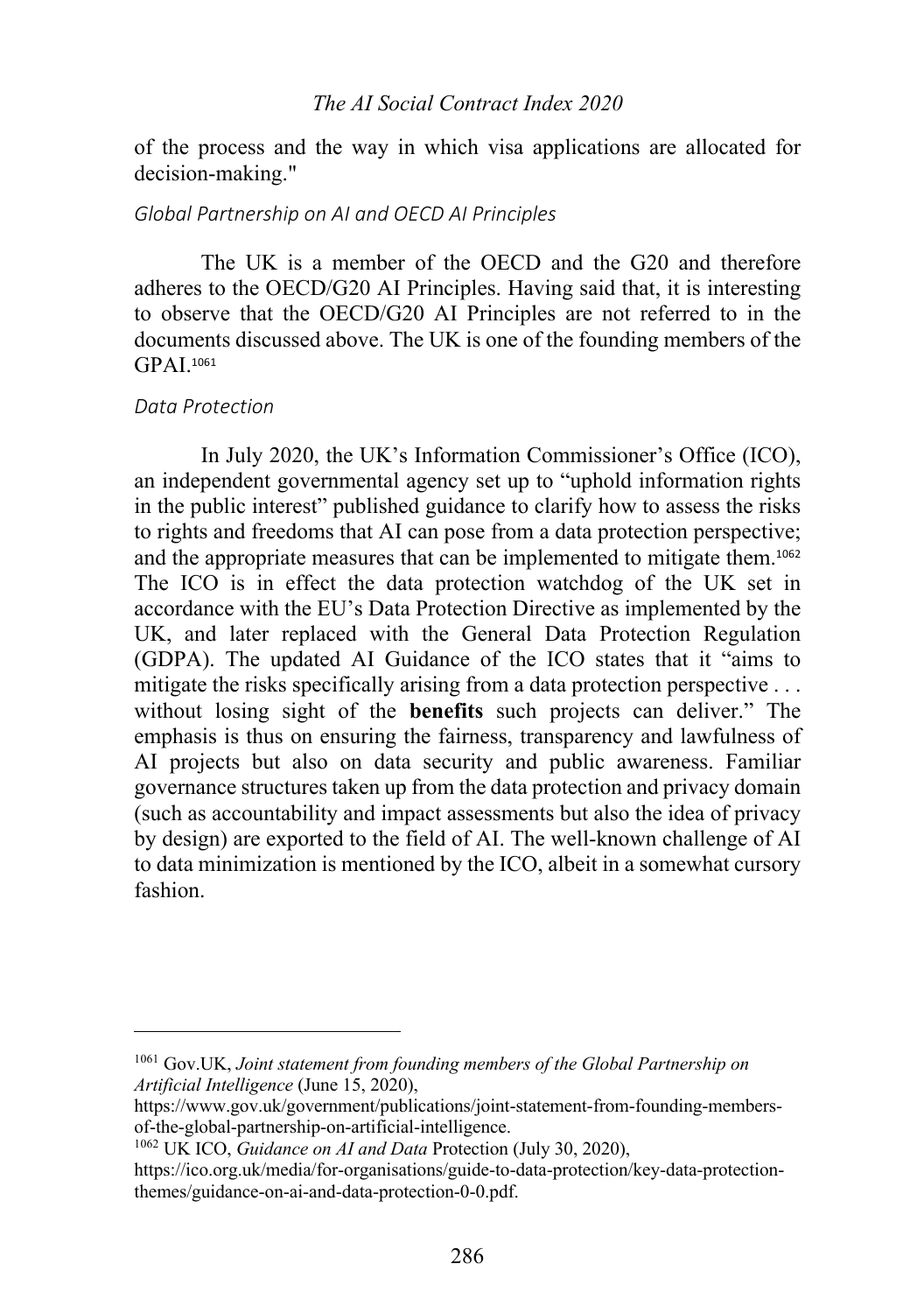#### *Algorithmic Transparency*

The UK Data Protection Act 2018<sup>1063</sup> includes specific provisions on the right for individuals to intervene in automated decision-making. <sup>1064</sup> The concept of Algorithmic Transparency derived from UK's data protection framework is addressed in some detail in the updated AI Guidance published by the Information Commissioner's Office.

Transparency is mentioned, albeit only in passing, also in the AI Ethics & Safety Framework issued by the Office for Artificial Intelligence. As a part of OAI's recommendation on integrating "responsible innovation" into AI projects, the OAI advices that AI developers should "prioritise the transparency of how [they] design and implement [their] model, and the justification and interpretability of its decisions and behaviours."

At the end of November, the CDEI published the final report of its review into bias in algorithmic decision-making.<sup>1065</sup> The Center focused on the use of algorithms in significant decisions about individuals in four sectors (policing, local government, financial services and recruitment). Key recommendations include: 1) Government should place a **mandatory transparency obligation** on all public sector organisations using algorithms that have an impact on significant decisions affecting individuals; 2) **Organisations should be actively using data to identify and mitigate bias.** They should make sure that they understand the capabilities and limitations of algorithmic tools, and carefully consider how they will ensure fair treatment of individuals, and 3) Government should issue guidance that clarifies the **application of the Equality Act to algorithmic decision-making.** This should include guidance on the collection of data to measure bias, as well as the lawfulness of bias mitigation techniques (some of which risk introducing positive discrimination, which is illegal under the Equality Act).

https://www.legislation.gov.uk/ukpga/2018/12/contents/enacted

<sup>1063</sup> Legislation.gov.uk, *Data Protection Act 2018,*

 $106\overline{4}$  Legislation.gov.uk, Data Protection Act 2018 (Sect. 95 – "Right to intervene in automated decision-making"),

https://www.legislation.gov.uk/ukpga/2018/12/section/97/enacted

<sup>1065</sup> Gov.UK, *CDEI publishes review into bias in algorithmic decision-making* (Nov. 27, 2020), https://www.gov.uk/government/publications/cdei-publishes-review-into-bias-inalgorithmic-decision-making